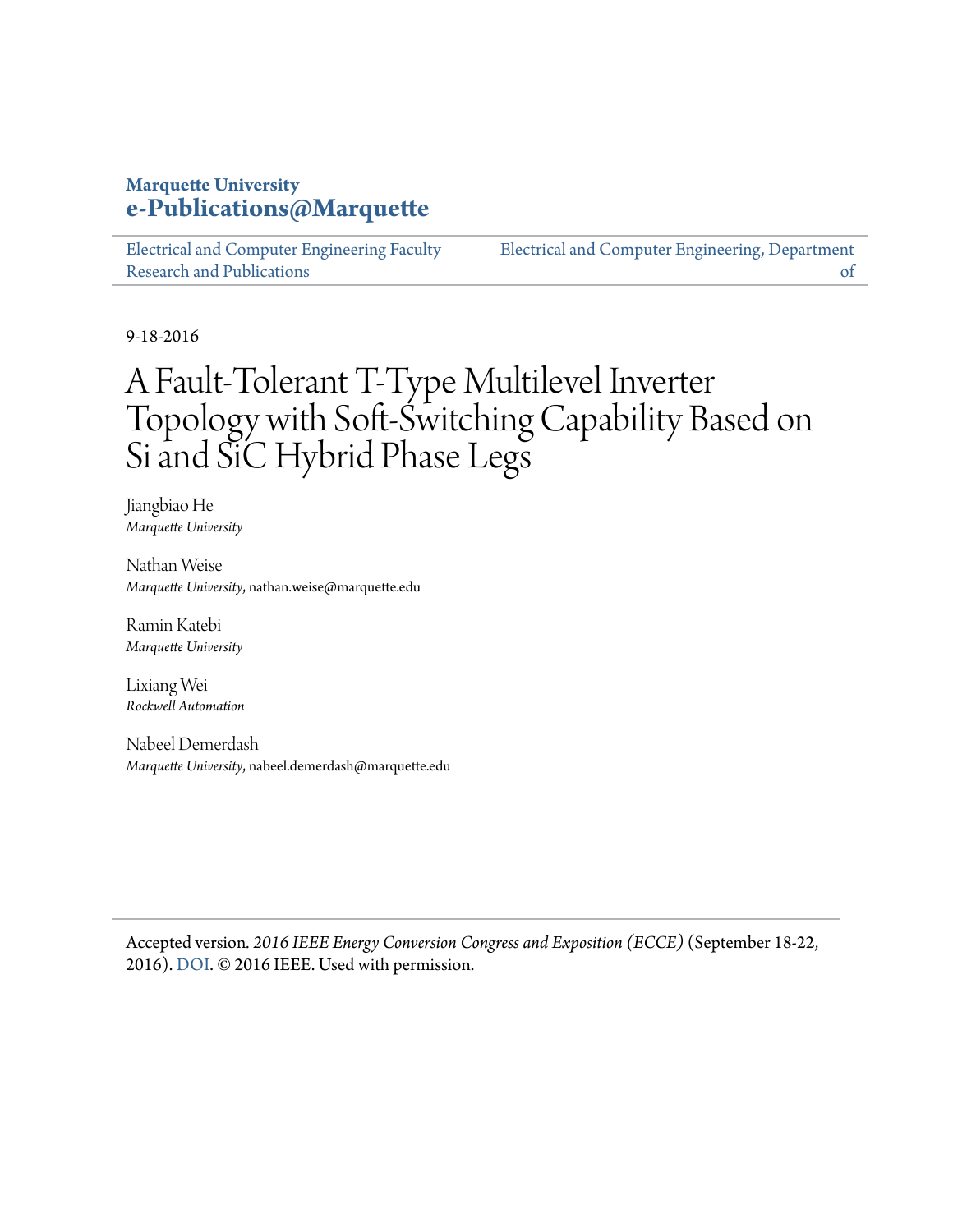#### Marquette University

# e-Publications@Marquette

# Civil and Environmental Engineering Faculty Research and Publications/College of Engineering

This paper is NOT THE PUBLISHED VERSION; but the author's final, peer-reviewed manuscript. The published version may be accessed by following the link in th citation below.

2016 IEEE Energy Conversion Congress and Exposition (ECCE), (September 18-22, 2016). [DOI.](https://doi.org/10.1109/ECCE.2016.7854678) This article is © Institute of Electrical and Electronic Engineers and permission has been granted for this version to appear in [e-Publications@Marquette.](http://epublications.marquette.edu/) Institute of Electrical and Electronic Engineers does not grant permission for this article to be further copied/distributed or hosted elsewhere without the express permission from Institute of Electrical and Electronic Engineers.

# A Fault-Tolerant T-Type Multilevel Inverter Topology with Soft-Switching Capability Based on Si And Sic Hybrid Phase Legs

Jiangbiao He GE Global Research, General Electric Corporation, Niskayuna, New York, USA Nathan Weise EECE Department, Marquette University, Milwaukee, Wisconsin, USA Ramin Katebi EECE Department, Marquette University, Milwaukee, Wisconsin, USA Lixiang Wei Standard Drives Business, Rockwell Automation, Mequon, Wisconsin, USA Nabeel Demerdash EECE Department, Marquette University, Milwaukee, Wisconsin, USA

#### Abstract:

The performance of a novel three-phase four-leg fault-tolerant T-Type inverter topology is presented in this paper, which significantly improves the inverter's fault-tolerant capability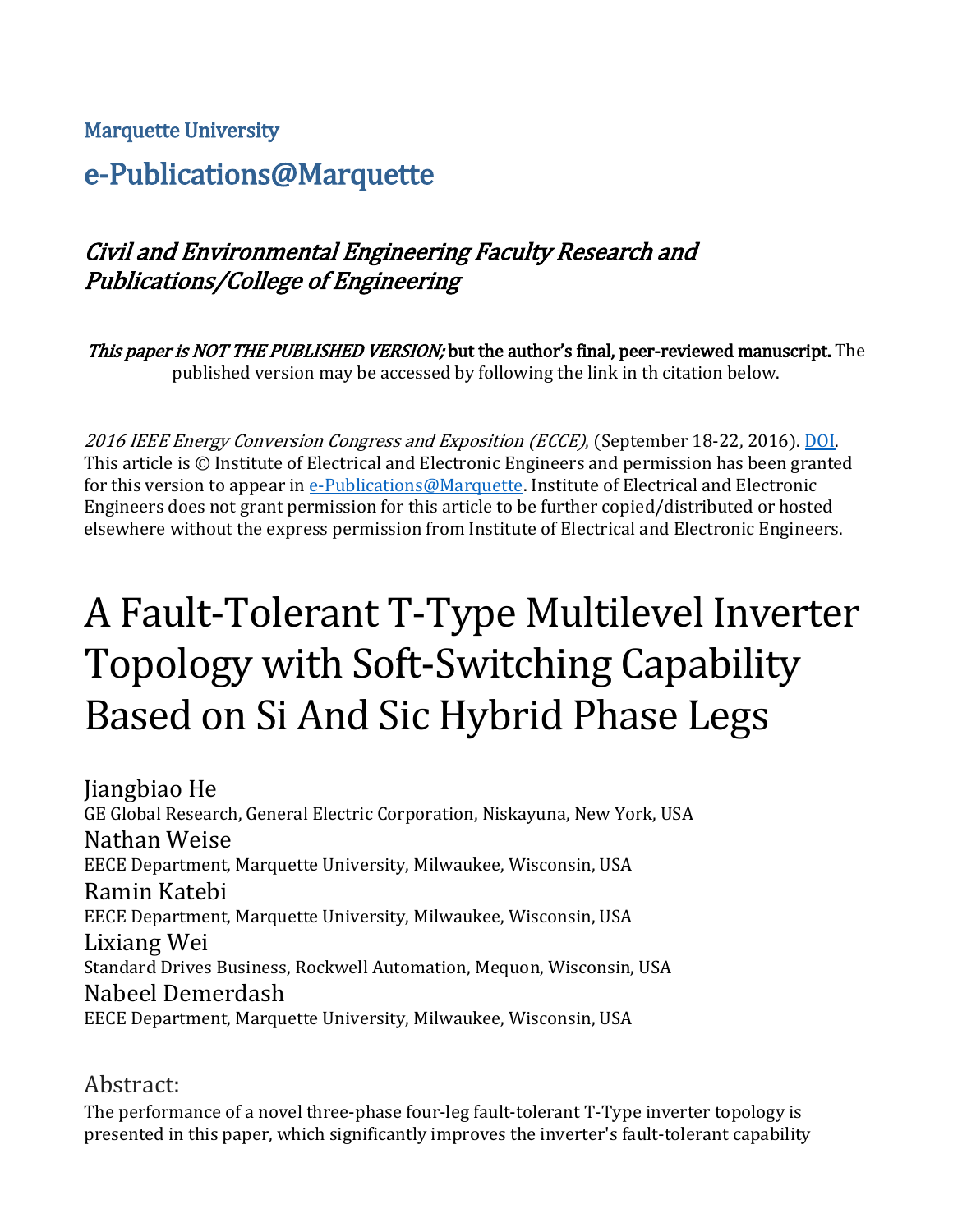regarding device switch faults. In this new modular inverter topology, only the redundant leg is composed of Silicon Carbide (SiC) power devices and all other phase legs are constituted by Silicon (Si) devices. The addition of the redundant leg, not only provides fault-tolerant solution to switch faults that could occur in the T-Type inverter, but also can share load current with other phase legs. Moreover, quasi zero-voltage switching (ZVS) and zero-current switching (ZCS) in the Si Insulated-Gate Bipolar Transistors (IGBTs) of the main phase legs can be achieved with the assistance of SiC Metal-Oxide Semiconductor Field-Effect Transistors (MOSFETs) in the redundant leg. Simulation and experimental results are given to verify the efficacy and merits of this highperformance fault-tolerant inverter topology.

## SECTION I. Introduction

T-Type neutral-point-clamped (NPC) multilevel converters have been regarded as a very promising breed of highperformance power converters in industrial applications. This is because of the relatively lower number of switching devices utilized in their circuit topology and higher efficiency compared with the conventional I-Type NPC converters [1] [2]. However, like other types of multilevel converters, T-Type NPC inverters are not immune to semiconductor device faults. For instance, IGBT open-circuit or short-circuit faults, could potentially cause catastrophic system failures in industrial fields if no fault diagnostic and fault-tolerant solutions are provided. Particularly, the availability of fault-tolerant solutions becomes more critical when such inverters are applied in safety-critical applications, such as Electric Vehicles (EVs), Uninterruptable Power Supplies (UPSs), wind and solar energy conversions, and the like. Although the T-Type NPC inverter has certain inherent fault-tolerant capability due to its unique topology, as reported in  $[3]$ , the output voltage and linear operating range have to be significantly reduced during faulttolerant operation, which is not preferred in certain applications (e.g., UPSs, EVs, etc.) where rated output voltage and output power are the stringent requirements. Therefore, it would be of great significance to improve the inverter topology with improved fault-tolerant characteristics, to guarantee full output voltages under post-fault conditions. The existing solutions for the faulttolerant operation of T-Type inverters are mainly achieved by paralleling multiple redundant inverter legs, such as the topology detailed in [4], which achieves full output voltage under inverter fault-tolerant condition, but at a much higher system cost with decreased inverter efficiency due to a large number of redundant semiconductor devices involved in the circuit. As a matter of fact, most of the redundant semiconductor devices in the existing fault-tolerant topology simply idle in the circuit without contribution to system performance improvement under healthy conditions, which in turn decrease the inverter efficiency due to the associated device losses.

Unlike these existing solutions proposed in the literature [3] [4], a novel three-phase four-leg T-Type inverter topology has been introduced in [5] [6] . This improved topology can not only enhance the fault-tolerant capability of the inverter under faulty conditions, but also can increase the inverter thermal overload capacity as well as achieving soft switching in the IGBT devices. As an extension of [5] [6], this paper will further investigate the three-phase four-leg T-Type inverter with more simulation results and experimental verifications. The remainder content of this paper is organized as follows. In Section II, the fault-tolerant operation characteristics of this new T-Type inverter will be presented for various fault scenarios. In Section III, the soft-switching of the proposed T-Type inverter will be explained. In Section IV and Section V, simulation and experimental results will be demonstrated, respectively, to verify the fault-tolerant operation and the soft-switching capability of the presented T-Type inverter. Finally, conclusions will be given in Section VI.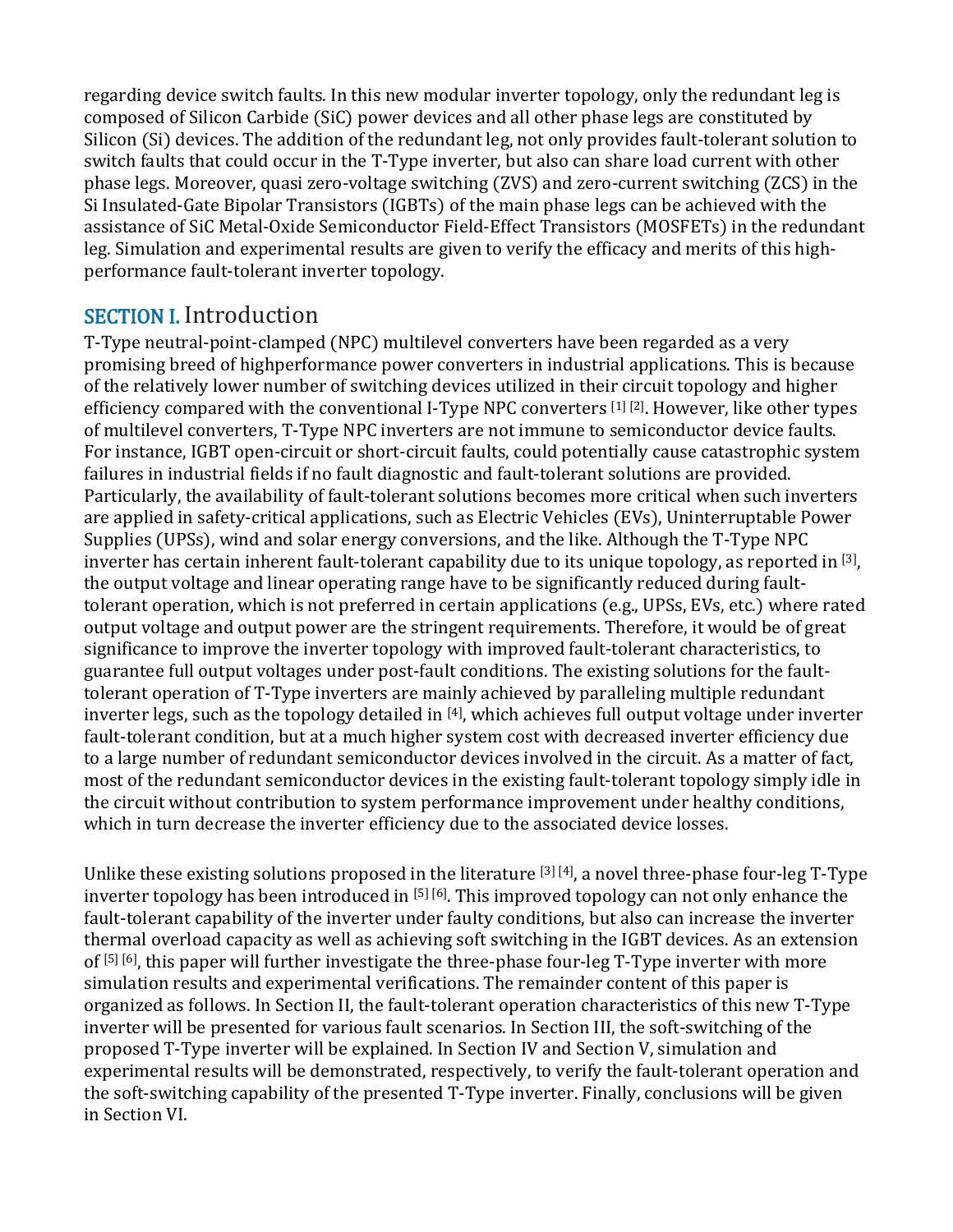# SECTION II. The Proposed Fault-Tolerant T-Type Inverter

The conventional three-phase three-leg T-Type inverter topology and the proposed four-leg T-Type inverter topology are shown in Fig. 1and Fig. 2, respectively. As can be seen, there is one redundant leg added between the dc bus capacitors and the original T-Type inverter package in the proposed three-phase four-leg inverter as shown in Fig. 2. In this paper, the redundant leg is composed of four SiC MOSFETs, while the original three-leg T-Type inverter package consists of Si IGBT modules. Under normal healthy condition, this redundant leg, marked in yellow shaded area in Fig. 2, outputs zero voltage by keeping the MOSFETs  $S_2$  and  $S_3$  in turn-on state, and shares load current with other phase legs by using the top device  $(S_1)$  and bottom device  $(S_4)$ . Under faulty condition of the inverter, for instance, an open-circuit fault in IGBT  $S_{a1}$ , the redundant leg will be utilized to replace the faulty Phase-A leg during fault-tolerant operation. Thus, the whole inverter can still output three-phase voltages without any deratings in the modulation index or voltage amplitude.



[Fig. 1 Conventional three-phase three-level T](https://ieeexplore.ieee.org/mediastore_new/IEEE/content/media/7835398/7854636/7854678/7854678-fig-2-source-large.gif)-type inverter topology.



Fig. 2 The proposed fault-fault three-level T-type inverter topology.

Considering the circuit symmetry of the four-leg T-Type inverter, only six cases of device faults are analyzed here to represent all the possible switch fault scenarios that could happen in such a fourleg T-Type inverter. In this paper, only a single device fault is considered for the inverter, and multiple simultaneous device faults is out of the scope here. Although the fault scenario analysis and fault-tolerant solutions discussed below only focus on IGBT devices in the T-Type inverter, they are also applicable for the faults in the related free-wheeling diodes. The fault-tolerant strategy for each fault scenario of the developed T-Type inverter will be detailed next.

#### A. Case I: Open-Circuit Fault in IGBT S<sub>a1</sub>

Once an open-circuit fault in IGBT  $S_{a1}$  is identified, Phase-A leg of the T-Type inverter will not be able to produce a positive voltage. Under such scenario, IGBT  $S_{a1}$  will be replaced by SiC MOSFET S<sub>1</sub> from the redundant phase leg through turning on IGBTs S<sub>a2</sub> and S<sub>a3</sub>, while all other SiC MOSFETs (S<sub>2</sub> and S<sub>3</sub>) on the redundant leg are turned off, as illustrated in Fig. 3(a). As can be seen,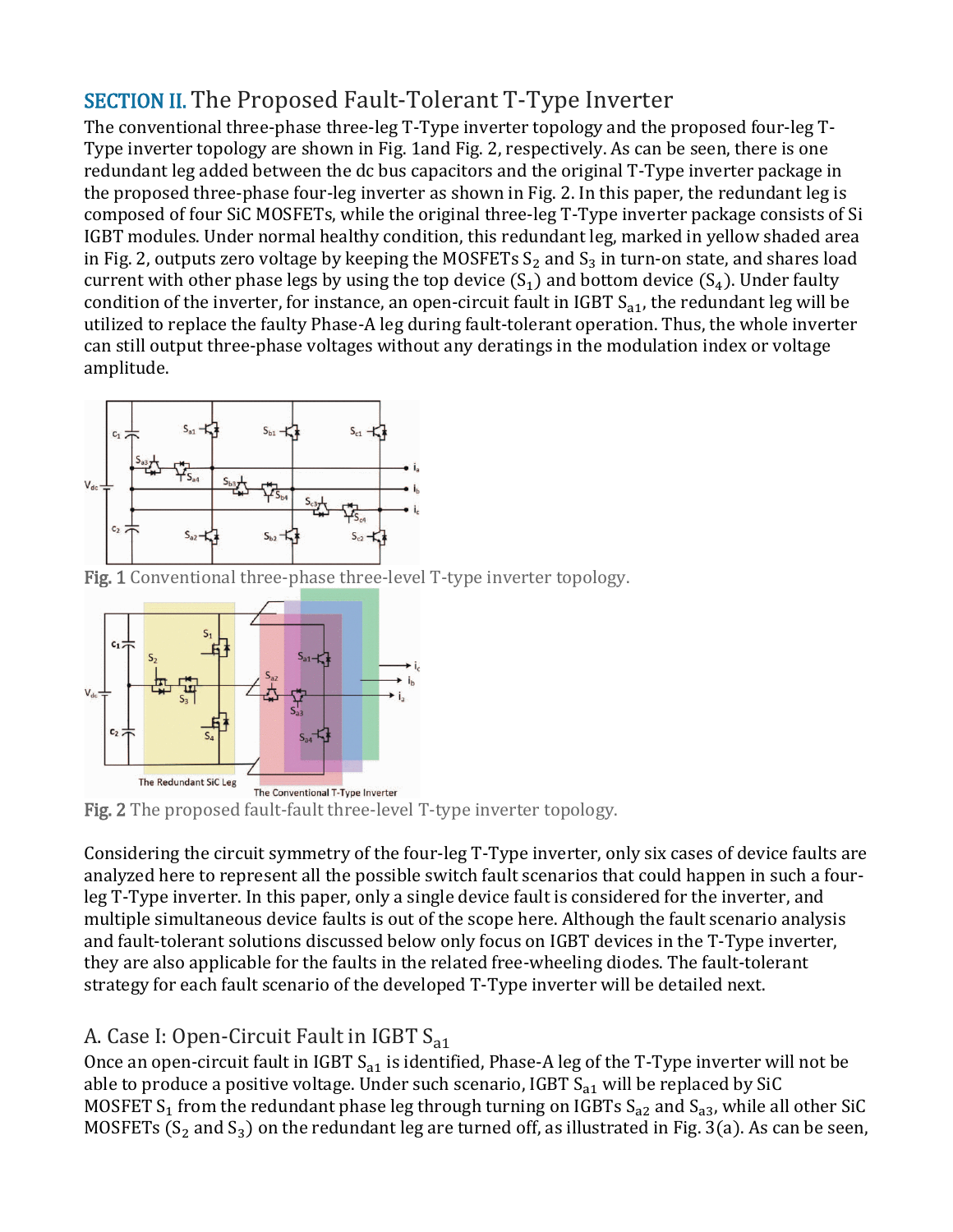during such fault-tolerant operation, the three-phase inverter can still output rated voltage, but will have to be modulated as a two-level inverter. Similar fault-tolerant solutions can be applied for open-circuit faults in other IGBTs  $S_{x1}$  (where x=b or c) and  $S_{x4}$  (where x = a, b, and c). There is [no derating required for the modulation inde](https://ieeexplore.ieee.org/mediastore_new/IEEE/content/media/7835398/7854636/7854678/7854678-fig-3-source-large.gif)x or the output voltages.



Fig. 3 Current flow during fault-tolerant operation when (a) IGBT  $S_{a1}$  has an open-circuit fault (b) IGBT S<sub>a2</sub> has an open-circuit fault (the devices in grey color refer to turn-off state).

### B. Case II: Open-Circuit Fault in IGBT  $S_{22}$

If an open-circuit fault happens in IGBT  $S_{a2}$ , the related faulty leg can only output positive voltage and negative voltage by only using  $S_{a1}$  and Sa4 for fault-tolerant operation (the same as the conventional two-level inverter leg), which is due to the loss of the bi-directional switch (constituted by  $S_{a2}$  and  $S_{a3}$ ) accessing the dc-bus middle point for the faulty phase. Under such situation,  $S_{a3}$  will be turned off, thus the output of Phase-A leg will be isolated from the dc-bus middle point. However, the other healthy phase legs, namely, Phase-B and Phase-C legs in this case, can still be operated as normal three-level inverter legs. As a result, the line-to-line voltages of the inverter can still exhibit three-level staircase waveforms. There is no derating for the modulation index or voltage output during post-fault operation in this case. Similar fault-tolerant solutions can be applied for open-circuit faults in other IGBTs  $S_{x2}/S_{x3}$  in Phase-B and Phase-C legs.

### C. Case III: Open-Circuit Fault in the Redudant SiC Leg

It is possible that an open-circuit fault may occur in one of the devices in the redundant SiC phase leg. If the upper/lower SiC MOSFET,  $S_1$  or  $S_4$  has an open-circuit fault, there is no impact on the normal operation of the conventional T-Type inverter. In other words, the original three-phase three-leg T-Type can be still operated as a normal three-level inverter. However, if the middle SiC MOSFETs,  $S_2$  or  $S_3$ , have an open-circuit fault, the T-Type inverter has to be modulated as a conventional two-level inverter, which is due to the loss of access to the dc-bus neutral point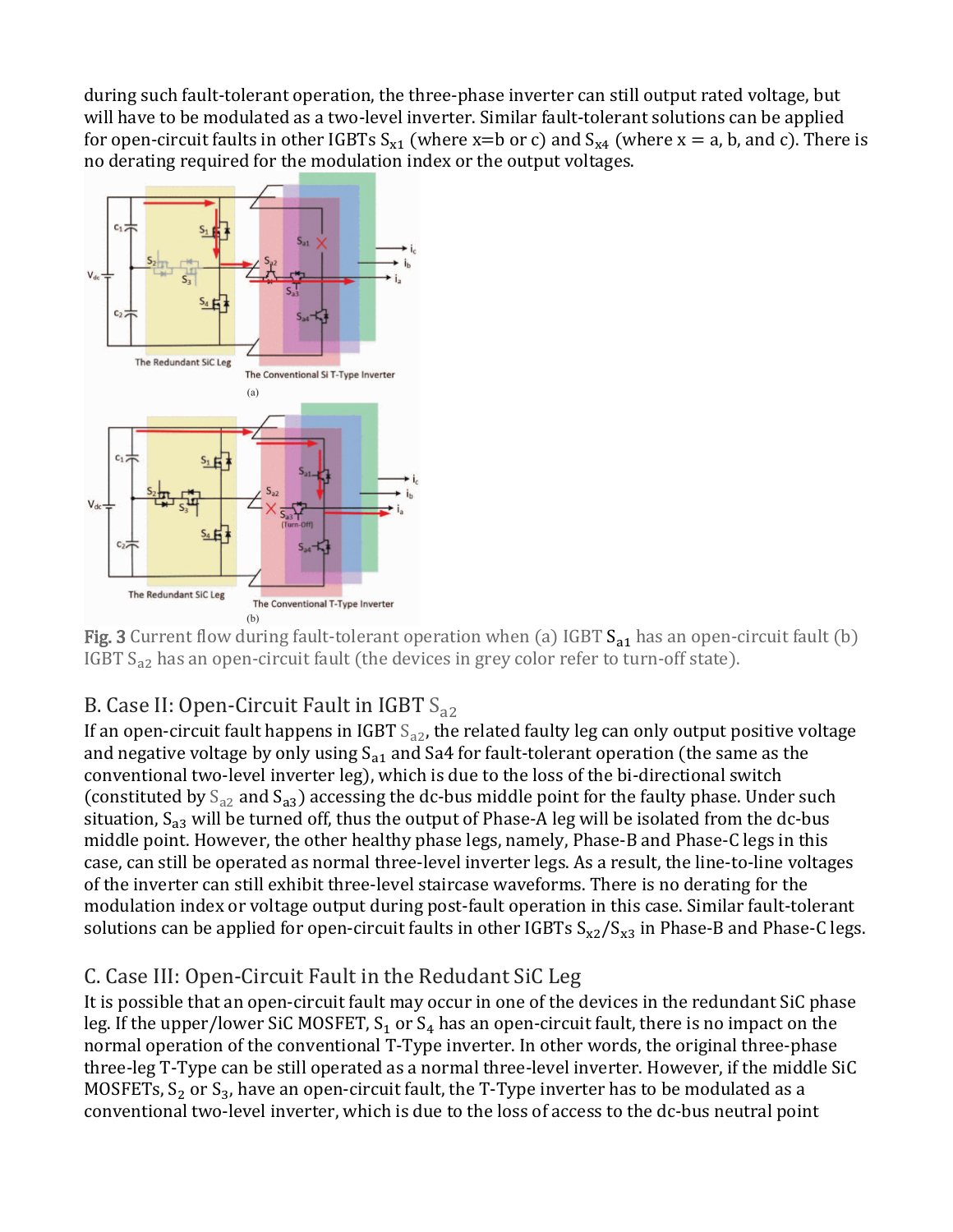through  $S_2$  and  $S_3$ . Nevertheless, under such fault condition, no deratings are required on the output voltages.

## D. Case IV: Short-Circuit Fault in IGBT  $S_{22}$

If a short-circuit fault in IGBT  $S_{a2}$  is determined, its complimentary switch  $S_{a3}$  has to be switched off due to the loss of reverse blocking capability. Accordingly, all the switches in the redundant phase leg should be turned off. Under such scenario, the three-level T-Type inverter will be operated as a conventional two-level inverter by only using  $S_{x1}$  and  $S_{x4}$  for the post-fault operation. A similar fault-tolerant strategy can be applied for short-circuit faults in IGBTs  $S_{x2}$ (where,  $x = b$  or c) and  $S_{x3}$  (where,  $x = a$ , b, or c).

### E. Case V: Short-Circuit Fault in the Redundant SiC Leg

If there is any single short-circuit fault occurring in the redundant SiC phase leg, all the other SiC MOSFETs in the redundant leg have to be switched off in case of shorting the dc-bus capacitors. For instance, if S<sub>1</sub> or S<sub>4</sub> has a short-circuit fault, the middle SiC switches (S<sub>2</sub> and S<sub>3</sub>) have to be turned off immediately. Correspondingly, the T-Type inverter has to be modulated as a two-level inverter due to the loss of access to the dc-bus middle point. However, if the SiC MOSFET,  $S_2$ , or  $S_3$ , has a short-circuit fault, there is no impact on the normal operation of the inverter, since access to the dc-bus neutral point is still available. However, under such scenario,  $S_1$  and  $S_2$  should be turned off in case of shorting the dc bus capacitors.

In summary, this developed T-Type inverter can tolerate any open-circuit faults and certain shortcircuit faults that could occur in the devices of the inverter. For any of the aforementioned device faults, there is no derating required for the modulation index or output voltage during the faulttolerant operating region of the inverter. However, such an inverter has to be modulated as a twolevel one under some of these fault conditions, which implies a slightly higher harmonic distortion in the output currents and voltages compared to those under three-level healthy operation.

# SECTION III. Quasi ZVS and ZCS Soft Switching

Almost all of the existing fault-tolerant converter topologies in the literature achieve the faulttolerant capability at the cost of decreased efficiency due to commutation of many redundant switching devices. However, one unique feature of the fault-tolerant topology presented in this paper is the soft- switching characteristics for IGBT devices assisted by the SiC devices in the redundant leg. Specifically, the presence of the redundant SiC leg (shown in Fig. 2), provides a quasi-ZVS and ZCS switching strategy for the IGBT switching in the original T-Type inverter, which will be elaborated as follows.



Fig. 4 Quasi ZVS and ZCS switching strategy during positive output voltage of the phase-A leg of the T-type inverter at positive output current condition.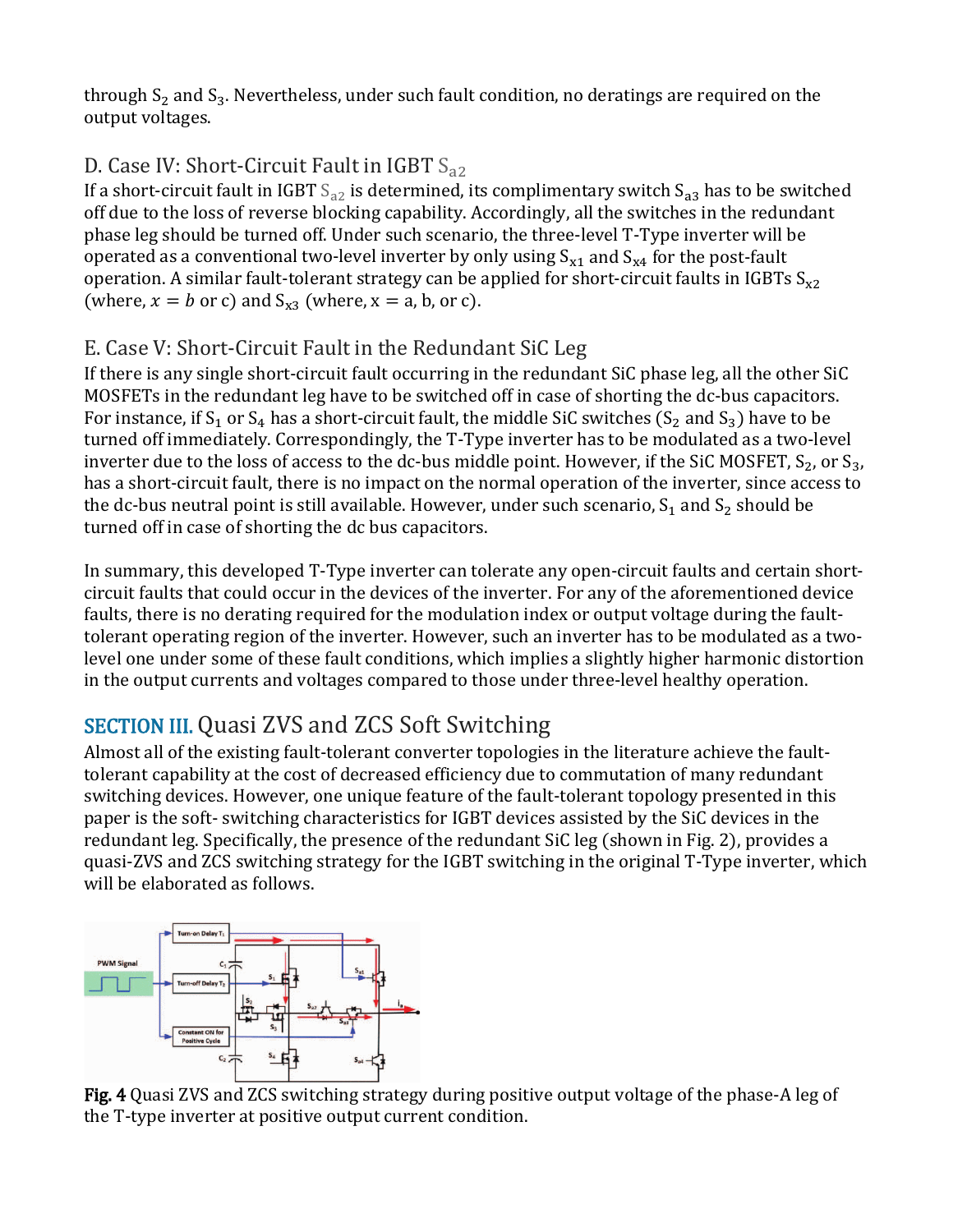

Fig. 5 Quasi ZVS and ZCS switching strategy during negative output voltage of the phase-A leg of the T-type inverter at negative output current condition.

It is well known that SiC MOSFETs have much lower switching losses than their counterpart Si IGBTs. Therefore, when the redundant SiC leg is assigned to share the overload current with other main legs, the SiC MOSFETs  $S_1/S_4$  and the bi-directional Si IGBTs  $(S_{x2}/S_{x3})$  are switched on prior to the turn-on of the upper/lower Si IGBTs  $(S_{x1}/S_{x4})$ , in order to provide a very low on-state voltage for the subsequent switching-on (i.e., quasi-ZVS) of the Si IGBTs  $(S_{x1}/S_{x4})$ . However, during the turning-on of SiC  $S_1/S_4$  and Si  $S_{x2}/S_{x3}$  devices,  $S_{x2}/S_{x3}$  should be turned on first at zero switching current (ZCS), and the SiC  $S_1/S_4$  will be turned on later after a short delay to withstand the switching losses. Similarly, regarding the switching-off of the parallel legs, the upper/lower switches Si  $S_{x1}/S_{x4}$  are turned off prior to the redundant switches SiC MOSFETs ( $S_1/S_4$ ) and bidirectional switches Si IGBTs ( $S_{x2}/S_{x3}$ ) for achieving quasi-ZVS soft switching. Then, during the switching off of the MOSFETs  $(S_1/S_4)$  and bi-directional switches IGBTs  $(S_{x2}/S_{x3})$ , SiC MOSFETs  $(S_1/S_4)$  are switched off first to interrupt the large load current, and accordingly the subsequent switching-off of the Si IGBTs  $(S_{x2}/S_{x3})$  will experience a ZCS switching. Such ZCS and ZVS switching sequence is illustrated in Fig. 4 and Fig. 5, which would significantly reduce the IGBT switching losses in the T-Type inverter. More details about the ZVS switching pattern were introduced in [5]–[6][7][8][9].

#### SECTION IV. Simulation Results

In this section, simulation results on the fault-tolerant operation of the new three-phase four-leg T-Type inverter will be given under various fault scenarios. Also, the simulation analysis on the soft-switching operation of the IGBT devices assisted by the SiC MOSFETs in the redundant phase leg will be provided as well.

#### A. PWM Strategy

In this paper, the PWM strategy used for the developed fault-tolerant T-Type inverter is SVPWM, which is implemented by injecting a zero-sequence signal into the sinusoidal reference signals. Assuming that the duty ratio for each phase of the T-Type inverter can be written as follows:

$$
\begin{cases}\n\mathbf{d}_{\mathbf{a}} = \mathbf{m}_{\mathbf{a}} \cos(\theta) \\
\mathbf{d}_{\mathbf{b}} = \mathbf{m}_{\mathbf{a}} \cos(\theta - 2\pi/3) \\
\mathbf{d}_{\mathbf{c}} = \mathbf{m}_{\mathbf{a}} \cos(\theta - 4\pi/3)\n\end{cases}
$$

where,  $m_a$ , is the amplitude modulation index, and  $\theta$  is the initial phase angle. It follows that the instantaneous maximum and minimum duty ratio will be: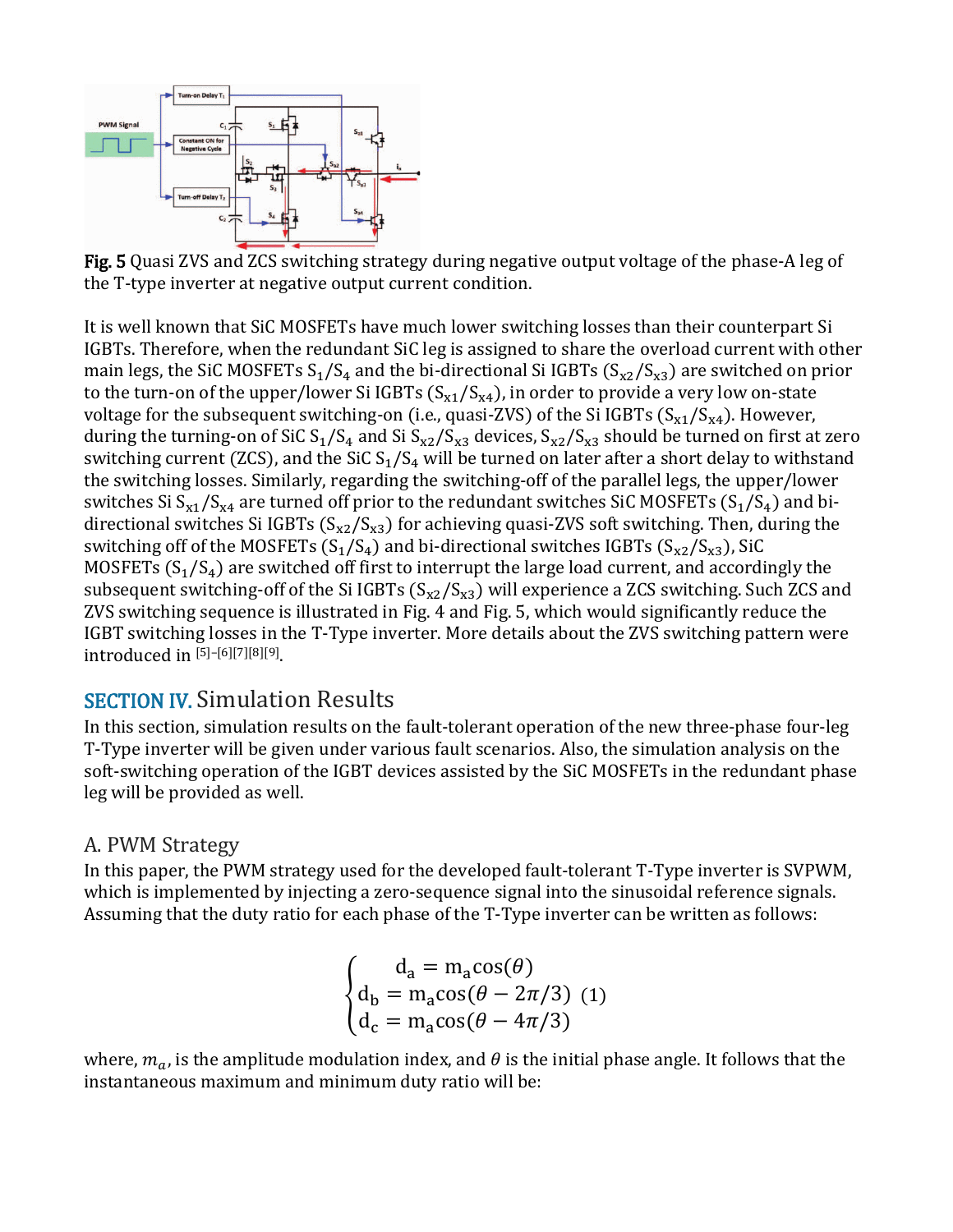$$
d_{max} = max(d_a, d_b, d_c)
$$
  

$$
d_{min} = min(d_a, d_b, d_c)
$$
 (2)(3)

The injected zero-sequence signal is defined as:

$$
d_0 = -(d_{max} + d_{min})/2 \, (4)
$$

With the injection of such a zero-sequence signal, the duty ratio for each phase of the T-Type inverter under SVPWM can be written as:

$$
d_{a,SV} = m_a \cos(\theta) + d_0
$$
  

$$
\{d_{b,SV} = m_a \cos(\theta - 2\pi/3) + d_0 \text{ (5)}
$$
  

$$
d_{c,SV} = m_a \cos(\theta - 4\pi/3) + d_0
$$

#### B. Fault-Tolerant Operation

Simulations for different fault scenarios and their associated fault-tolerant operation are carried out in PLECS software environment, and the simulation results are given in Figs.  $6(a)$ –(d). In Fig. 6(a), the three-phase currents and line-to-line voltage  $(V_{ab})$  waveforms under healthy condition,  $S_{a1}$  open-circuit faulty condition, and the related fault-tolerant operation are demonstrated, which is consistent with the analysis in Case I of Section II. As can be seen, during the open-circuit faulty operation of the inverter (between  $t = 0.05$  sec and  $t = 0.1$  sec), the lineto-line voltage  $V_{ab}$  and the Phase-A current ia lose part of the positive cycle, which is due to the open-circuit fault occurring in  $S_{a1}$  resulting in no access to the positive dc-bus at positive current for Phase-A leg. However, as mentioned in Case I of Section II, the faulty device  $S_{a1}$  can be replaced by the upper device  $S_1$  in the redundant leg to achieve fault-tolerant operation, as shown in the simulation results between  $t = 0.1$  sec and  $t = 0.15$  sec in Fig. 6(a). It can be observed that the harmonic distortion in the phase currents during fault-tolerant operation is slightly higher compared to that in normal healthy stage, which is caused by the two-level voltage output of the inverter.

The phase currents and line-to-line voltage waveforms under  $S_{a2}$ open-circuit faulty condition are shown in Fig. 6(b). It can be observed that the line-to-line voltage  $(V_{ab})$  still exhibits three-level waveform during fault-tolerant operation (between t=0.1 sec and t=0.15 sec), as analyzed in Case II of Section II. The simulation results for  $S_2$  open-circuit and  $S_{a2}$  short-circuit fault scenarios are shown in Fig 6(c) and (d), respectively, which are consistent with the analysis in Case-III and Case-IV of Section II. It can be seen that the developed fault-tolerant T-Type inverter can output full voltage and current during post-fault operation for any of the device open-circuit faults and certain short-circuit faults.

#### C. Quasi ZVS and ZCS Operation

Simulation results that demonstrate the ZVS operation of the IGBT  $S_{a1}$  in Phase-A leg of the T-Type inverter are given in Fig. 7. As can been seen, if the IGBT  $S_{a1}$  is switched off prior to the SiC MOSFET S<sub>1</sub>, a quasi ZVS operation will be achieved for S<sub>a1</sub> due to the near-zero voltage across S<sub>a1</sub>. The low turn-off voltage value of the  $S_{a1}$  is determined by the on-state voltages of three devices, namely,  $S_1$ ,  $S_{a3}$  and  $D_{a2}$  (anti-parallel diode of  $S_{a2}$ ), which can be expressed as follows:

$$
V_{turn-off(sa1)} = V_{on(S1)} + V_{on(Sa3)} + V_{on(Da2)}(6)
$$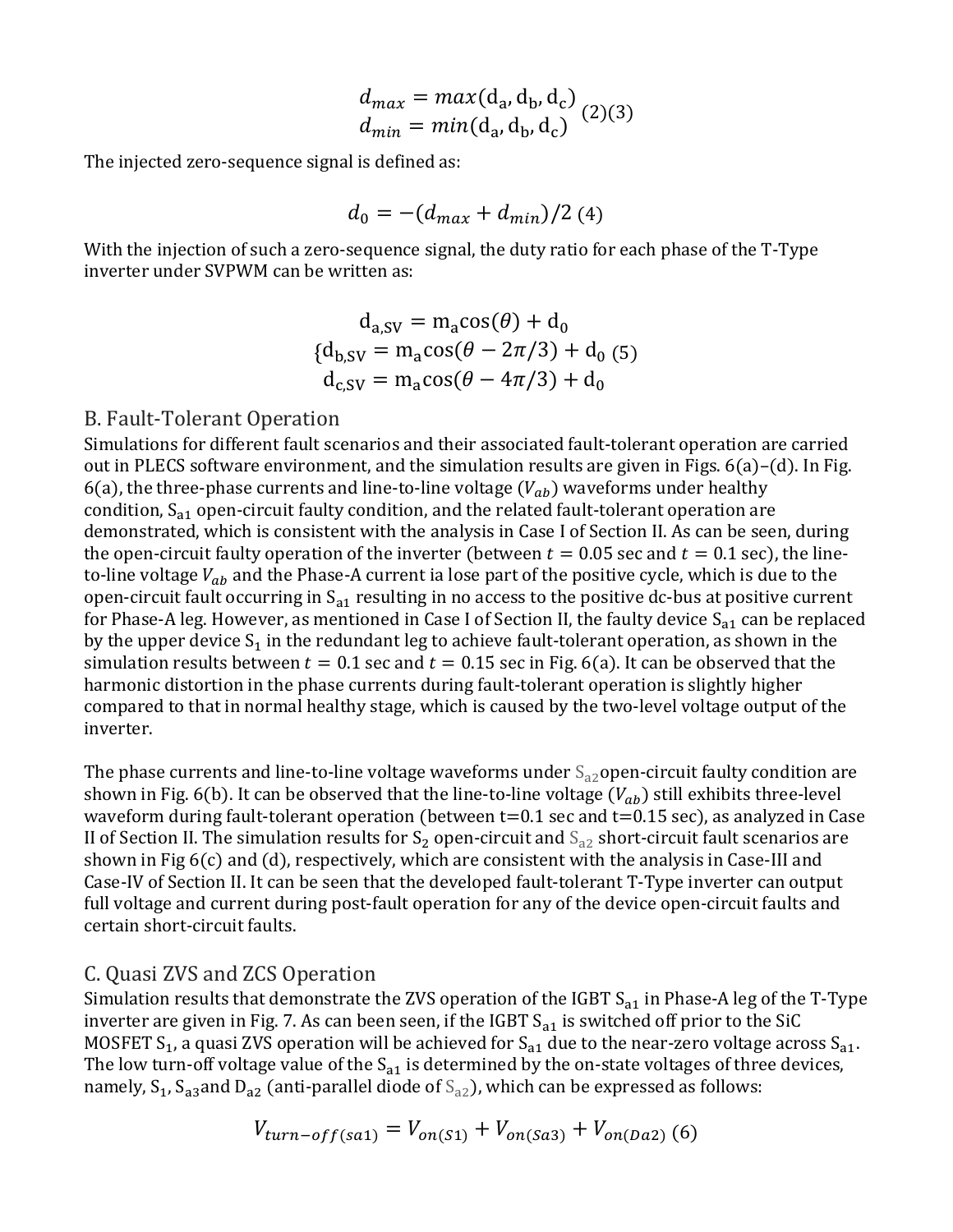where,  $V_{turn-off(sa1)}$  refers to the turn-off voltage across  $S_{a1}$ , which is typically several volts.  $V_{on(S1)}$ ,  $V_{on(Sa3)}$ , and  $V_{on(Da2)}$  refer to the on-state voltage of the SiC MOSFET S<sub>1</sub>, and IGBT  $S_{a3}$ , and the free-wheeling diode  $D_{a2}$ , respectively.

Also, the load current sharing between the Phase-A leg and the redundant leg under normal conduction mode is also depicted in Fig. 7. Specifically, the current sharing ratio between  $S_1$  and  $S_{a1}$  is determined by the resultant on-state resistance of the two conduction paths. If defining the current through  $S_1$  and  $S_{a1}$  as  $I_{s1}$  and  $I_{s21}$ , respectively, the current sharing inbetween can be expressed as follows:

$$
\frac{I_{S1}}{I_{Sa1}} = \frac{R_{on(Sa1)}}{R_{on(S1)} + R_{on(Sa3)} + R_{on(Da2)}}(7)
$$

where,  $R_{on(Sa1)}$ ,  $R_{on(Sa3)}$ ,  $R_{on(Sa3)}$  and  $R_{on(Da2)}$  refer to the on-state resistance of devices  $S_{a1}$ ,  $S_{1}$ ,  $S_{a3}$ , and  $D_{a2}$ , respectively.



Fig. 6 Simulated three-phase currents  $(i_a, i_b,$  and  $i_c$ ) and line-to-line voltage  $(V_{ab})$ during normal operation, faulty operation, and fault-tolerant operation under the conditions of (a) open-circuit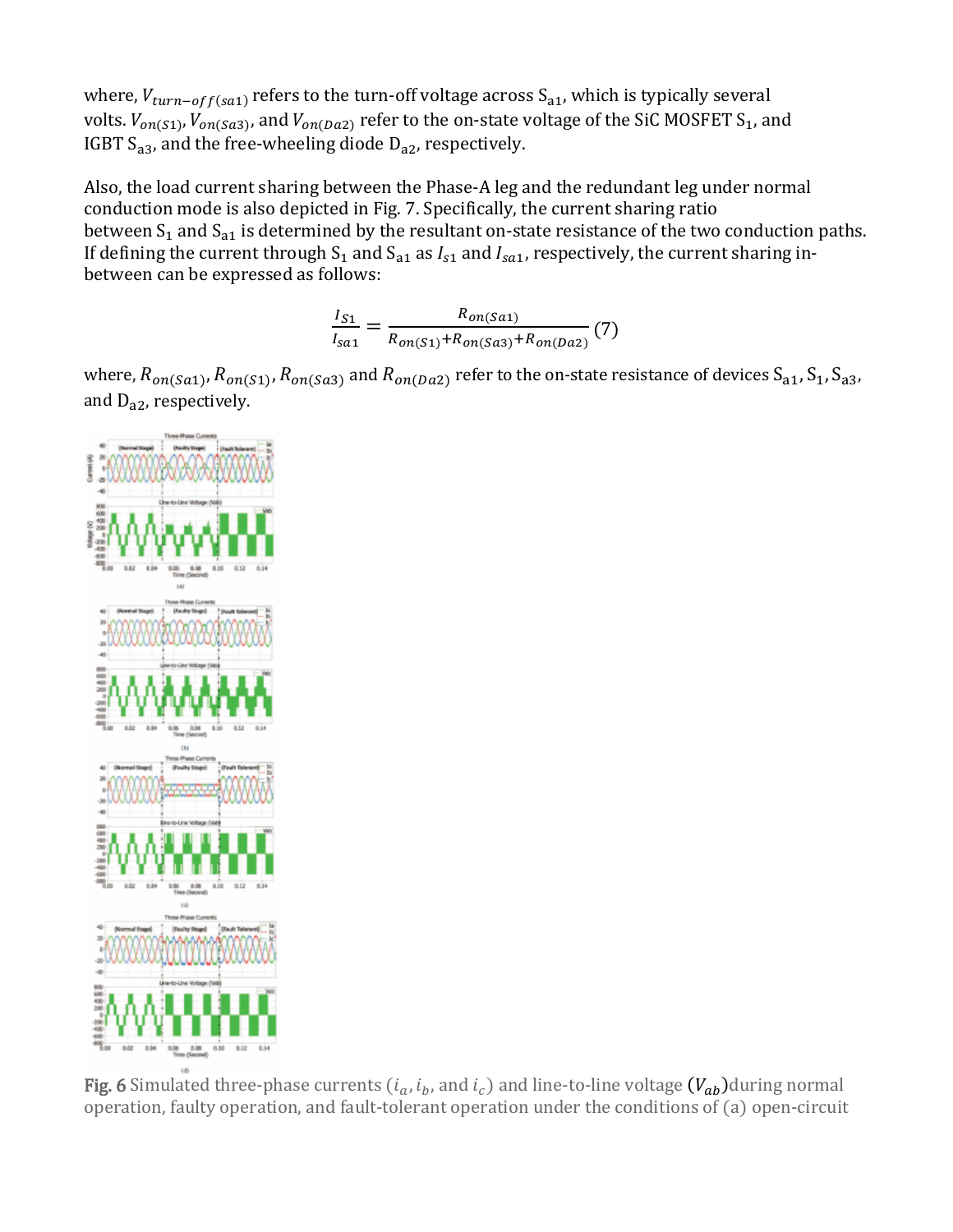fault in  $S_{a1}$ , (b) open-circuit fault in  $S_{a2}$ , (c) open-circuit fault in  $S_2$  of the redundant leg and (d) [short-circuit fault in](https://ieeexplore.ieee.org/mediastore_new/IEEE/content/media/7835398/7854636/7854678/7854678-fig-7-source-large.gif)  $S_{a2}$  of the phase-A leg.<br>SIC MOSFET and IGBT Current Sharing



**Fig. 7** Current sharing and ZVS switching between SiC MOSFET  $(S_1)$  and IGBT  $(S_{22})$  under positive output voltage and positive output current condition of the T-type inverter.

## SECTION V. Experimental Verifications

In order to verify the fault-tolerant operation characteristics, soft switching, and the load current sharing of this developed three-phase four-leg T-Type inverter, a 20-kW adjustable speed drive (ASD) based on this novel inverter topology has been implemented in the laboratory, as shown in Fig. 8. A Fuji T-Type IGBT module (12-in-one package) 12MBI50VX-120-50 (1200V/50A) is used in the prototype to constitute the conventional 3-phase 3-level T-Type inverter. The redundant SiC phase leg is built based on using the SiC MOSFET devices from Wolfspeed C2M0025120D (1200V/60A), with an external anti-parallel SiC Schottky diode connected. All the main operating parameters of the ASD prototype are given in Table-I.

In the experiments, the inverter was connected to a wye-type three-phase resistive-inductive (RL) load. The output fundamental frequency is 60 Hz, and the switching frequency of the inverter is set as 5 kHz. Open-circuit faults are emulated by disabling the PWM signals of the switching devices. The experimental results given in Fig. 9(a)–(d) verified the fault-tolerant capability of this three-phase four-leg T-Type inverter for four representative fault scenarios, namely, open-circuit fault in  $S_{a1}$ , open-circuit fault in  $S_{a2}$ , open-circuit fault in  $S_{2}$ , and short-circuit fault in  $S_{a2}$ . In these test results the first three cycles refer to the normal/healthy operation, the following three cycles exhibit the open-switch faulty operation with distorted currents and voltages, and the last three cycles demonstrate the fault-tolerant operation under the assistance of the redundant leg. It can be seen that the there is no magnitude derating in the output voltages and currents during the fault-tolerant operation stages. Also, it can be observed that the total harmonic distortion (THD) in the phase currents under fault-tolerant operation is slightly higher than these under healthy condition, which is due to the two-level voltage output in the faulty phase leg. All the experimental results given in Fig.  $9(a)-(d)$  are consistent with the simulation results provided in Fig.  $6(a)-(d)$ .

Table I System parameters of the 20-kW adjustable speed drive prototype based on the proposed T-type inverter

| Parameter      | Value |
|----------------|-------|
| DC-bus voltage | 600V  |
| Rated power    | 20kW  |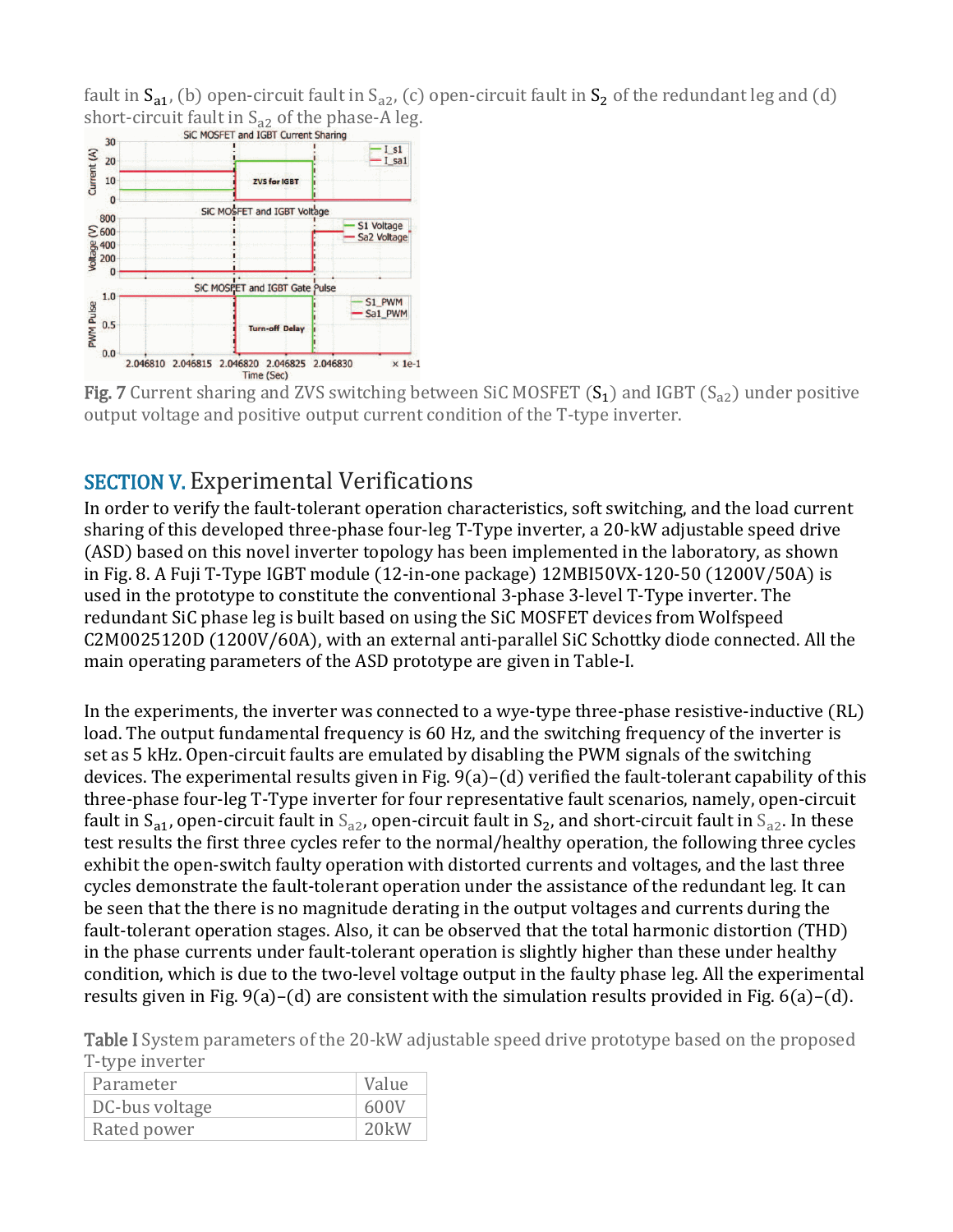| Seitching Frequency                 | 5kHz        |
|-------------------------------------|-------------|
| <b>Output Fundamental Frequency</b> | 60Hz        |
| <b>Modulation Index</b>             | 0.8         |
| Load Resistance Per Phase           | $10\Omega$  |
| Load Inductance Per Phase           | $500 \mu H$ |



Fig. 8 A 20-kW three-phase ASD prototype based on the proposed three-phase four-leg T-type inverter topology with Si and SiC hybrid phase legs.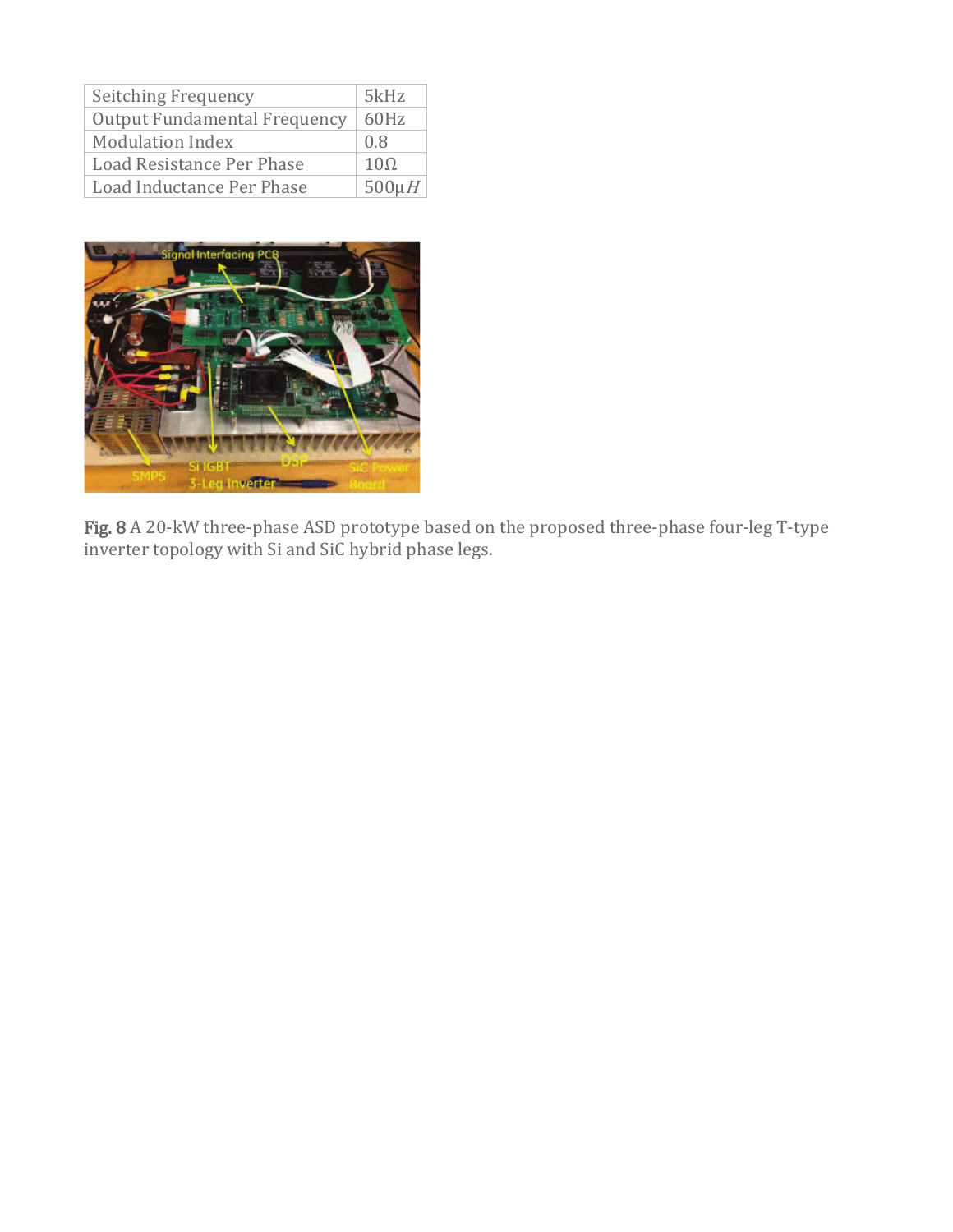

Fig. 9 Measured three-phase currents  $(i_a, i_b,$  and  $i_c$ ) and line-to-line voltage  $(V_{ab})$  during normal operation, faulty operation, and fault-tolerant operation under the conditions of (a) open-circuit fault in  $S_{a1}$ , (b) open-circuit fault in  $S_{a2}$ , (c) open-circuit fault in S2 of the redundant leg and (d) short-circuit fault in  $S_{a2}$  of the phase-A leg.



Fig. 10 Measured switching waveforms of SiC MOSFET  $S_4$  and Si IGBT  $S_{a4}$  during negative load current.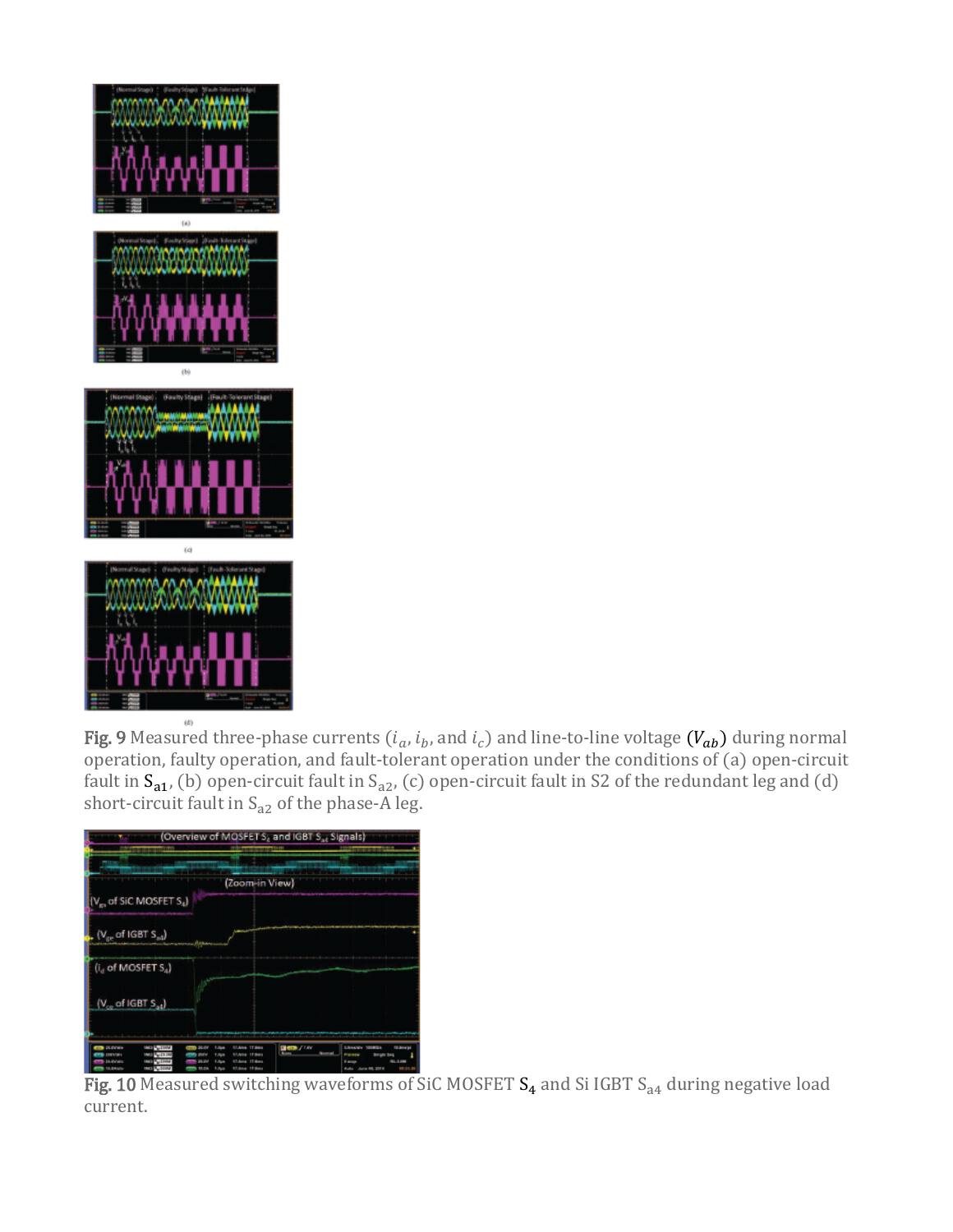

Fig. 11 Measured SiC MOSFET gate voltage and drain current as well as the phase-A output load current waveforms of the proposed fault-tolerant T-type inverter.

# SECTION VI. Conclusions

This paper introduced a fault-tolerant high-efficiency three-phase three-level inverter topology based on a conventional T-Type inverter. According to the analysis, simulation and experimental results presented above, a few conclusions can be drawn as follows:

- 1. The presented fault-tolerant inverter topology provides improved fault-tolerant solutions to device open-circuit and short-circuit faults in the T-Type inverters. During post-fault operation of any of the aforementioned device faults, the inverter is still able to output the same maximum and rated voltage/power as that under normal operation. In other words, no derating is required during fault-tolerant operation. Although the harmonic distortions in the phase currents are slightly increased during some of the fault-tolerant operation mode due to the two-level modulation, the reliability improvement of the T-Type inverter are much more preferred, especially in safety-critical applications.
- 2. By adopting a quasi-ZVS and ZCS strategy through the utilization of the SiC MOSFETs in the redundant phase leg, the pronounced switching losses in the IGBTs of the original T-Type inverter can be significantly reduced.
- 3. Under normal healthy condition, the redundant SiC inverter leg helps share the load current with the original T-Type inverter legs, and therefore can enhance the inverter thermal overload capability. Since a normal T-Type inverter exhibits the waveforms of the output voltages as a conventional two-level inverter under low modulation indices (Ma  $\leq$ 0.5), there is no penalty in harmonic distortion in the output voltages under such scenario. Moreover, the redundant leg can also be utilized for load current sharing at high modulation indices (Ma  $\leq$  0.5) to relieve large thermal stress on main switches (S<sub>x1</sub>/S<sub>x4</sub>), but the harmonic distortion in the output voltages will be slightly higher compared to these voltage output from a three-level modulation.
- 4. This three-phase four-leg fault-tolerant T-Type inverter has a very modular structure, and therefore very suitable for power module packaging and manufacturing, which will make the commercialization of such power modules more feasible.

# ACKNOWLEDGMENT

The authors would like to express thanks to the U.S. National Science Foundation (NSF) for the partial financial support for